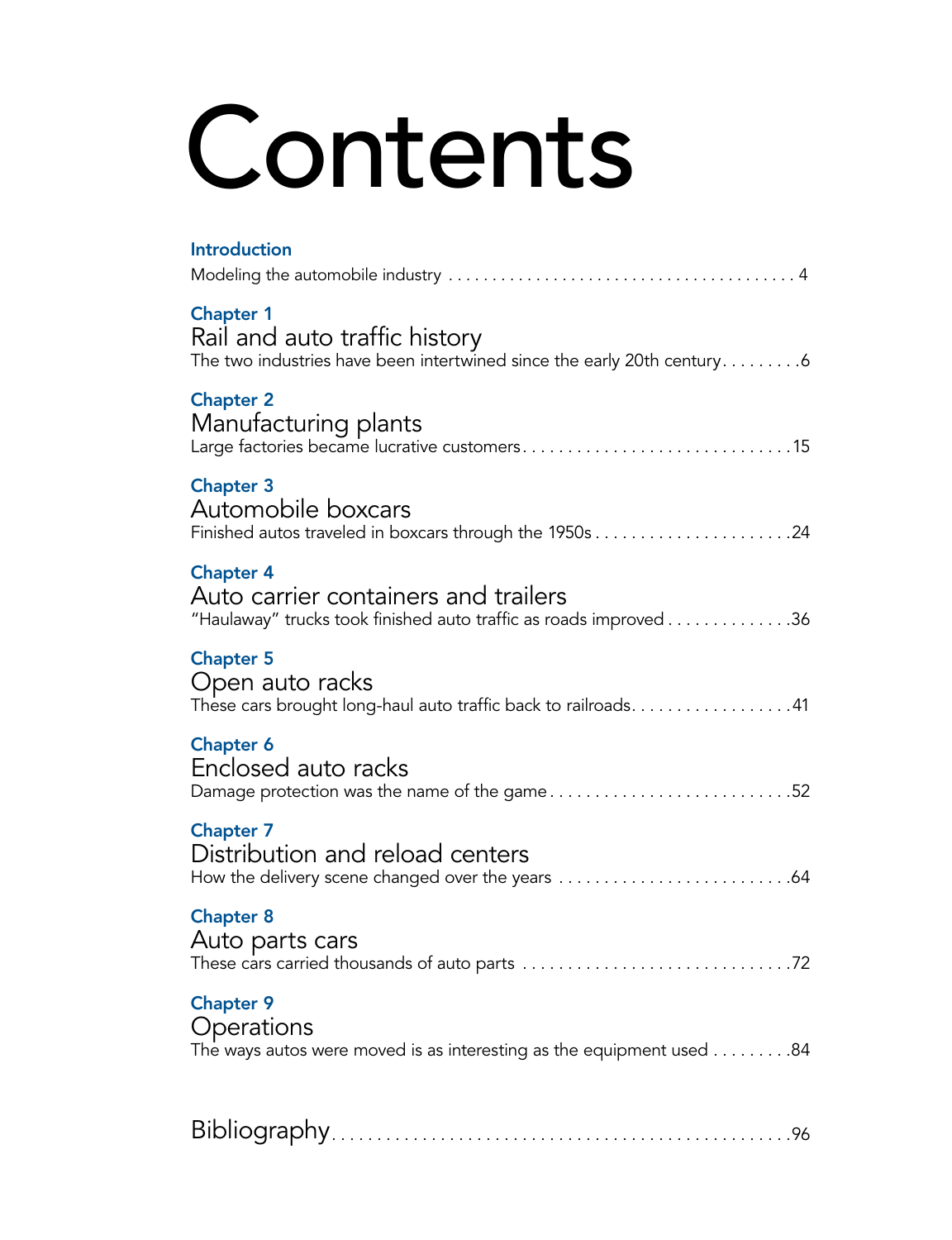### INTRODUCTION

## Modeling the automobile industry

Railroads have long played a major role in the automobile industry, from the era of primitive converted wagons to today's high-performance cars. The industry offers many great modeling opportunities, from assembly plants, partsproduction facilities, and transloading centers to distinctive rolling stock such as auto racks and high-cube parts boxcars.

The following chapters will provide an overview of the auto industry in North America, tracing the growth of major manufacturers, seeing how assembly plants operate, and following the progression to a true international market as imports and exports grew.

We'll then look at the railcars used to carry finished automobiles, starting with boxcars, rack-equipped boxcars, and finally to multi-level open and enclosed auto racks. Parts cars are highlighted as well, including the transition from older 50-foot boxcars to the development of specialized 60- and 86-foot high-cube boxcars in the 1960s and the customized flatcars that carry auto frames.

Auto manufacturing is a key market segment for railroads, so train schedules are often geared to production deadlines and needs. We'll look at how railroads handle auto and parts traffic, showing how dedicated trains meet the just-intime requirements of assembly plant production.

#### Modeling

You have many options for modeling the auto industry and its traffic, regardless of your modeling era or the region or specific railroads you model. You can model an auto assembly plant, provided

you have the space and inclination to capture one of these huge complexes. An auto plant can be a layout unto itself some had their own in-plant railroads with multiple switching locomotives and dozens of places to spot cars.

On a smaller scale, you can model one of the hundreds of factories that supply parts and components to auto plants. These can be small operations shipping a few railcars a day or a large one with hundreds of daily movements. Another option is modeling a transloading facility, where inbound auto racks arriving from assembly plants are unloaded and reloaded onto truck auto carriers for final shipment to dealers.

You don't need an on-line plant or factory to model automobile and autoparts traffic, such as the auto boxcars or auto racks that deliver completed automobiles. Auto parts cars are distinctive, especially if you include the 86- and 60-foot cars that began appearing in the 1960s, or the distinctive open loads of auto frames in gondolas or on flatcars. These can appear on your layout in priority trains on tight schedules, making operating sessions more interesting.

Turn the page and we'll start with a look at the history of the auto industry.

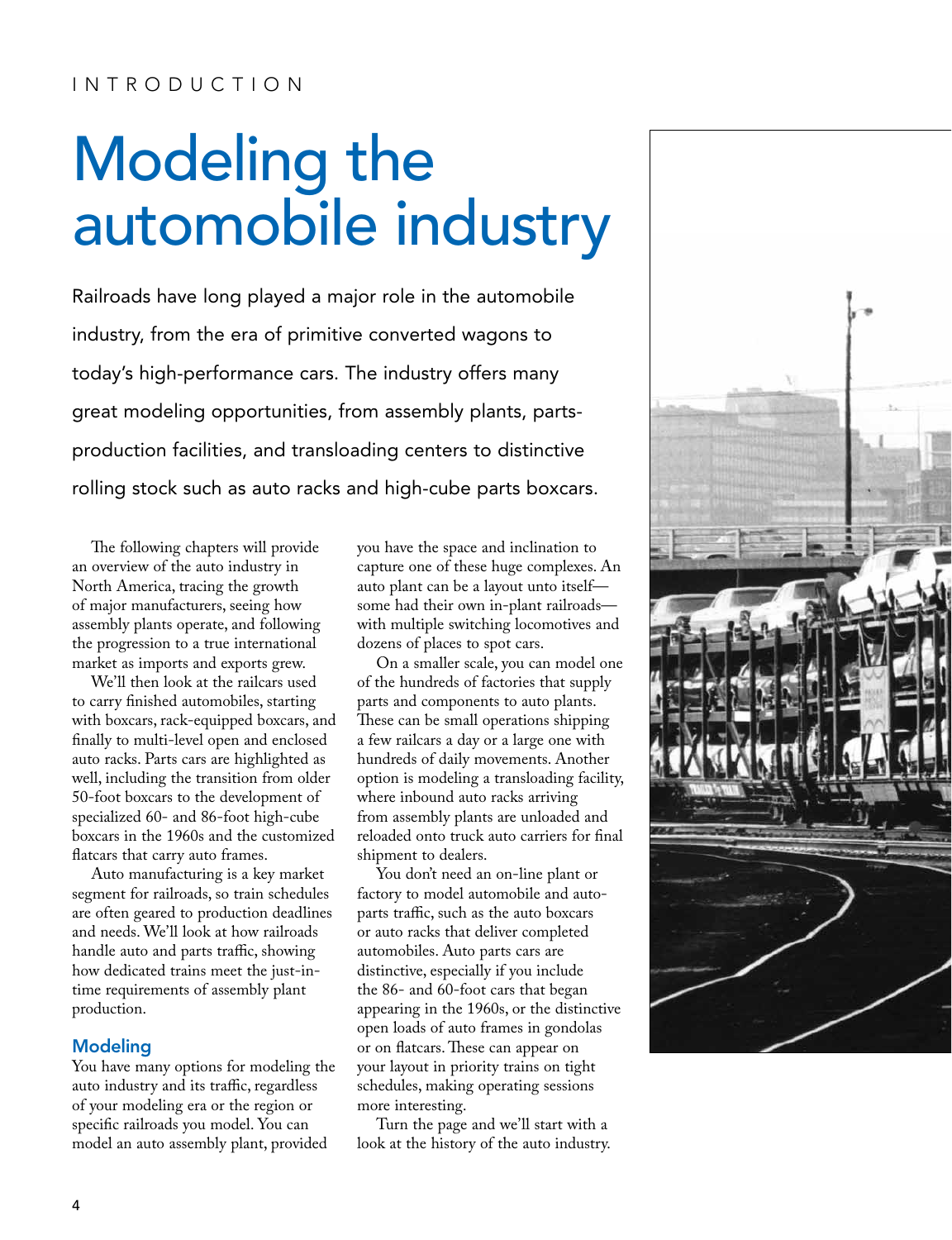

Auto-rack cars allowed easy loading and unloading of multiple cars with end ramps. Here AMC cars are being loaded near Kenosha, Wis., on the Chicago & North Western in 1966. *Chicago & North Western, Keith Kohlmann collection*

Crosley had captured a niche with small cars that were affordable and fuel-efficient. However, the popularity of larger, more-powerful cars with bigger engines (and cheap gas) doomed Crosley, and the company went out of business in 1952.

Imported autos began appearing in the 1950s. Import sales were slow at first: only about 1 percent of total sales in the mid-1950s and 7 percent in 1960. Popular imports included Fiat, Opel, and Volkswagen.

Import sales began surging in the late 1960s. In 1969 VW sold 549,000 vehicles in the U.S. (mainly its Beetle), with Toyota adding another 127,000. Imports' popularity continued to grow with the gas crises of the early and mid-1970s, starting with small compacts and evolving to full-size sedans and trucks.

By 1978, imports accounted for 18 percent of total U.S. vehicle sales, and by 1982 it was 28 percent. This continued growth spurred U.S. makers to bring out more compact and subcompact cars.

#### Modern era

Since the 1990s, the line between domestic and import has become fuzzy, with parts made in multiple countries being assembled at plants in multiple



Newly designed 60-foot parts boxcars, like this one from Thrall, began arriving in 1963. Operated in pool service, the "27" above the reporting marks shows the plant assignment of this Rock Island car. *J. David Ingles collection*



New 86-foot cars, designed to carry stampings and other lightweight parts, became common sights by the mid-1960s. This Pennsy car was built by Pullman in 1966. *J. David Ingles collection*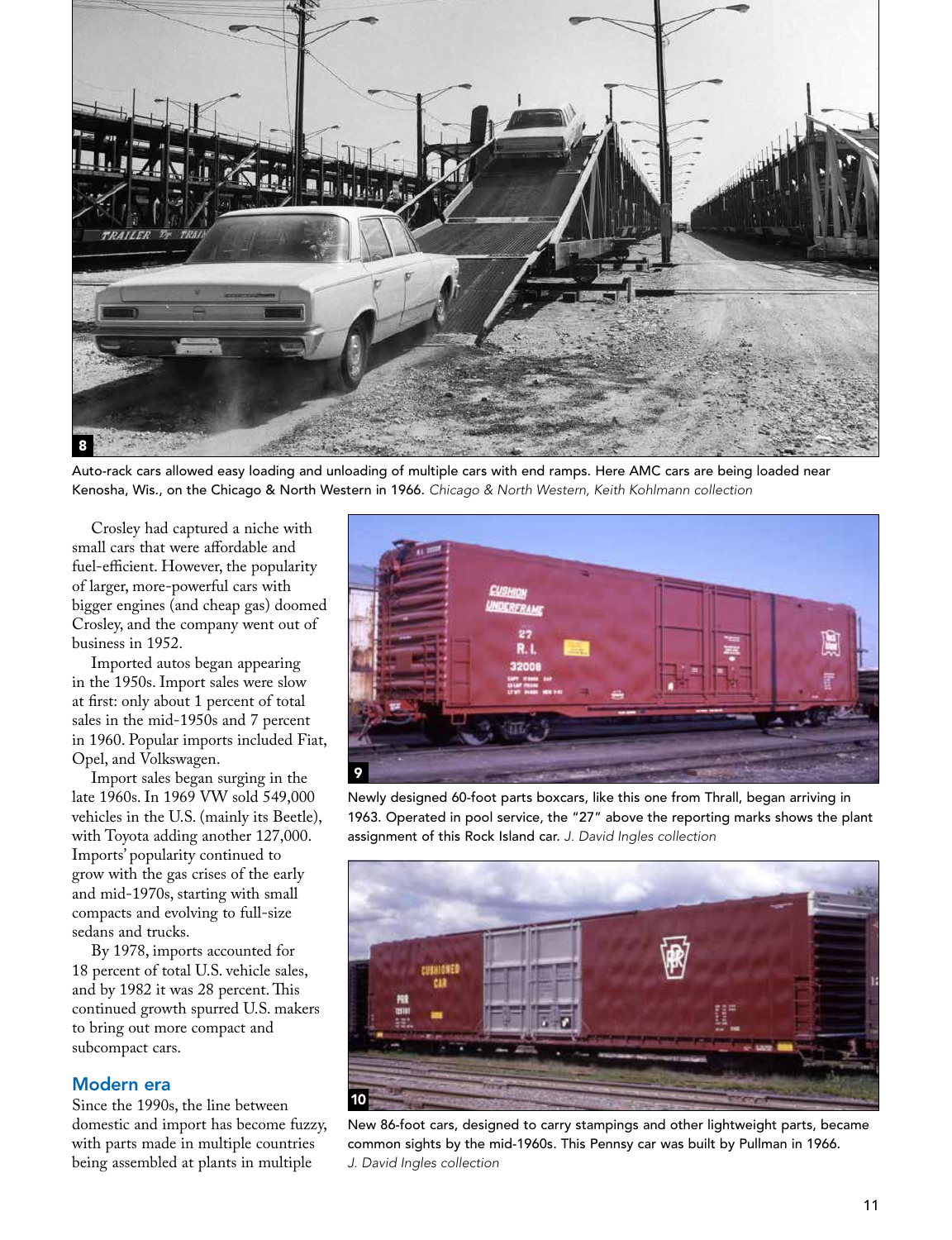

The Santa Fe opened this automobile transload center near Houston in 1976. It has parking for 2,800 vehicles and 36 railcars. Vehicles arriving by rail are reloaded to tractor-trailers for final delivery to dealers in the region. *Jeff Wilson collection*

countries and finished vehicles from those plants shipped to multiple countries, **4**. Japan became world leader in auto production in 1980, with the U.S. regaining the no. 1 spot in 1994 and China becoming the leader in 2000.

To model railroaders, the key is the traffic and equipment itself. The widespread plants and variety of companies have resulted in a fascinating mix of traffic, with loads of finished autos traveling in all directions.

Beginning in 1978, many foreign car companies began building cars in the U.S. Volkswagen was the first, completing an unfinished Chrysler plant in New Holland, Pa., but it was Honda at Marysville, Ohio, in 1982, that started a wave of new plants, followed by Toyota and Nissan. By the 1990s they were joined by BMW, Daimler-Benz, Hyundai, and Kia.

Today the U.S. has more than

200 assembly plants and parts manufacturing facilities, including 32 assembly plants owned by international auto companies. As of 2017, there were about 70 vehicle assembly plants in North America.

The signing of the North American Free Trade Agreement (NAFTA) in 1994 led to construction of many auto plants in Mexico. Production there rose from 1.2 million vehicles in 1994 to 3.2 million in 2014, with most (80 percent) exported. A majority of these cars go to the U.S., but Mexico also exports vehicles to Europe, South America, and China. Mexican plants also ship large quantities of parts to the U.S.

General Motors remains the largest U.S. manufacturer, still building Buick, Cadillac, Chevrolet, and GMC brands. Older divisions that are no longer produced include Oldsmobile (discontinued in 2005), Pontiac (2010), and Saturn (2011).

Ford is second in domestic production, **5**, building vehicles in the Ford and Lincoln lines (Mercury was dropped in 2011).

Fiat Chrysler continues to market vehicles in the Chrysler, Dodge, and Jeep lines, although Plymouth was discontinued in 2001.

The recession of 2008-2009 hit the auto industry hard, with North American vehicle production dropping from 15.4 million vehicles in 2007 to just 8.8 million in 2009. The industry rebounded with the economy and has remained strong through the mid-2010s, producing 17.5 million vehicles in 2017—about 70 percent of which traveled to their destination by rail.

#### Autos by rail

Most facets of the automobile industry lend themselves to rail traffic, including parts and raw materials as well as finished vehicles. Although the traffic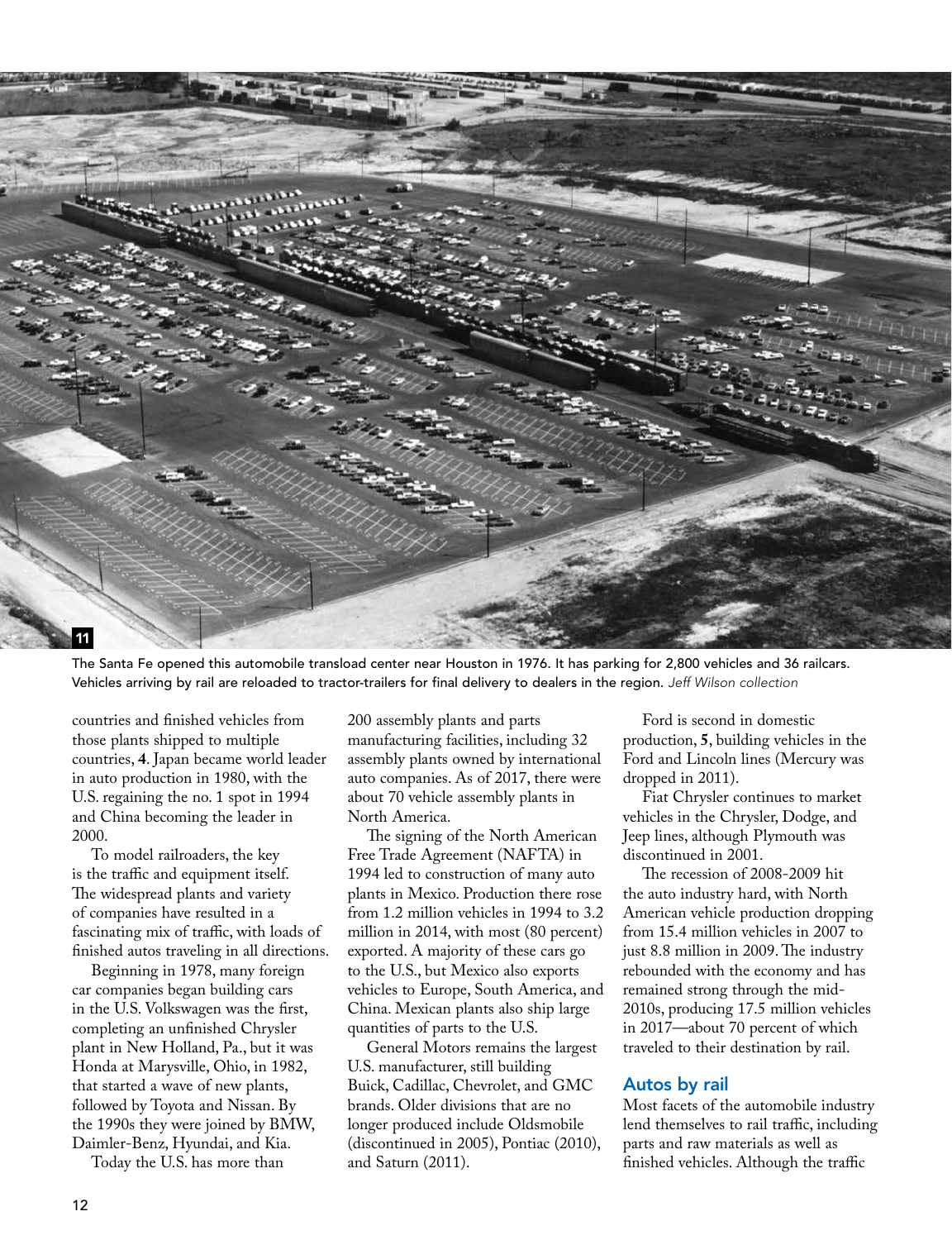

Workers load autos into double-door boxcars at the Cord (former Lexington) factory in Connersville, Ind., in 1934. Note the auto already hoisted in the Evans rack in the background. *Historic American Engineering Record*



Wheeled jacks ("skates") were sometimes used to swing the back end of an auto into position for loading. These are Chevrolets in the late 1930s. *Jeff Wilson collection*

men to remove bodies and wheels from chassis. Bodies were then loaded in one end of a boxcar, standing on end and covered to protect them.

Chassis were then hand-carried into the other half of the boxcar and stacked at angles, with blocks securing them to the car side. Fenders, wheels, and other removable parts were then stowed in the middle of the car.

It took about 20 minutes to load a car with three or four partially disassembled autos. At Ford's Highland Park plant, about 200 boxcars a day were loaded and shipped this way in the late 1910s.

By the late 1920s and early 1930s, as auto design evolved to stylized

enclosed bodies with integral doors, the body could no longer be easily removed for shipping. Vehicles were shipped fully assembled and driveable.

This meant automobile boxcars could now hold just two finished vehicles, compared to three or four disassembled autos. At the same time, tractor-trailer trucks—as well as the growth in assembly plants throughout the country—were lowering railroads' share of finished auto traffic. Railroads hauled 55 percent of autos in 1930, compared to 70 percent in the early 1920s.

The innovation that slowed the movement to trucks was the Evans Auto Loader, developed in 1932.

The Evans Loader was a skeletonstyle loading-rack system installed in 40- and 50-foot double-door auto boxcars. It allowed each car to carry four automobiles (more on the cars themselves in Chapter 3). The auto racks suspended an auto upward at an angle at each end of the boxcar, allowing two additional autos to be anchored (with tie-down hooks and chains) to the floor.

Loading platforms at assembly plants were generally covered, with a track on one or both sides of the carfloor-level deck, **12**. A string of auto boxcars was parked at the platform, the doors opened, and bridge plates set in place between the platform and car door opening.

The first vehicle was pushed and steered into the boxcar and onto the auto rack, which was lowered to the floor. When the car was anchored to the rack, a winch pulled the end of the rack upward, raising the nose of the car toward the roof. A paper or cloth sheet was attached to the underside of the car to prevent any fluids from dripping onto the cars to be loaded later.

When the first two autos were secured to their racks and elevated, the bottom two vehicles were moved into position one at a time, **13**. To make it easier to swing the back end of an auto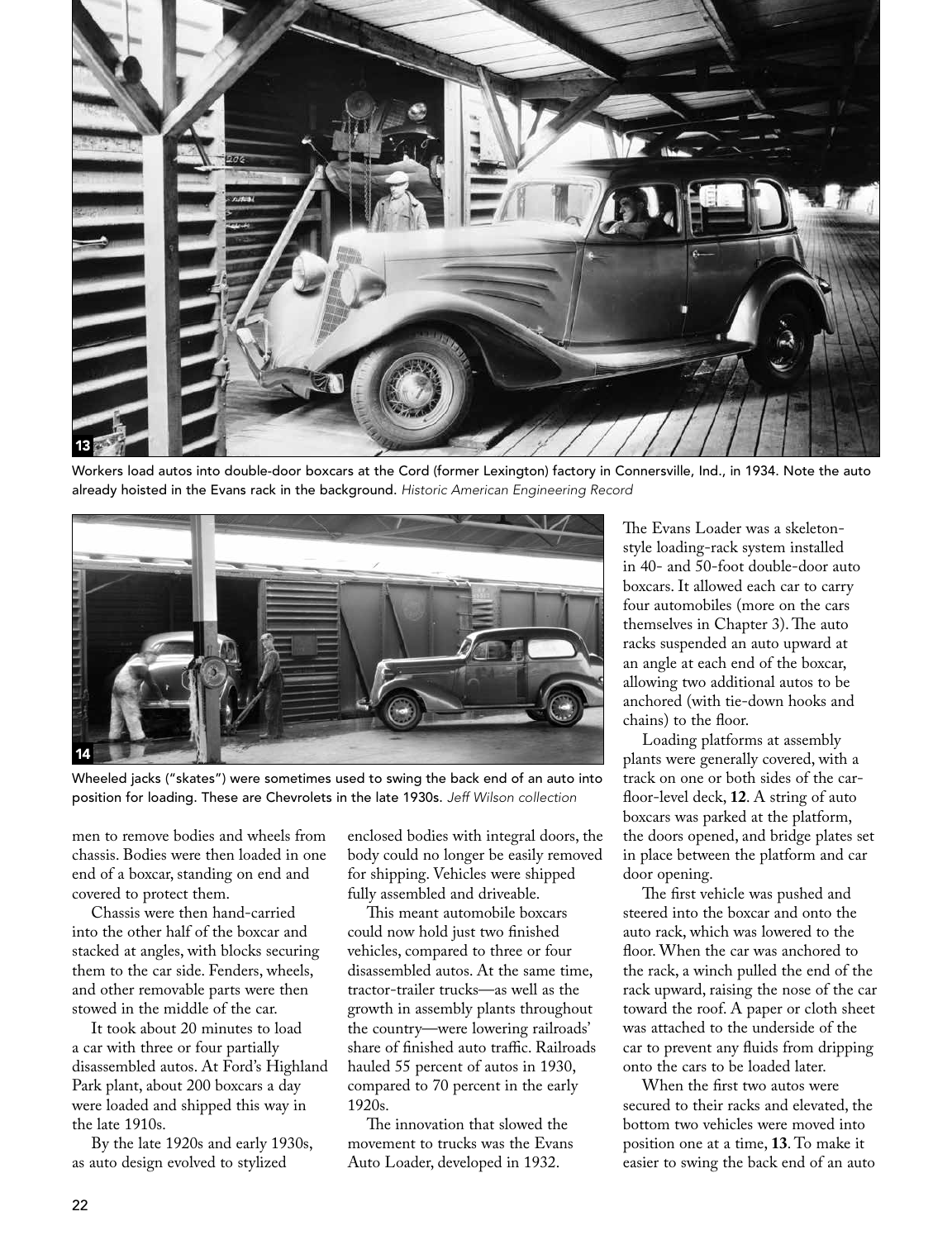

This Whitehead & Kales elevating rack has a different style and pattern of posts and cross bracing compared to the Paragon design. The decks on this Norfolk & Western ETTX car are in the low position. *J. David Ingles collection*



A worker with a power wrench positions the deck of a Pennsylvania Railroad LoHiTri rack. *Pennsylvania RR*

The result was a variety of tri-level racks in broad categories known as "western" and "eastern" cars, **15**. A western rack was the most basic (and least expensive) car: a fixed-deck rack atop a standard-height flatcar. These could travel on most routes west and southwest of Michigan (and the concentration of auto plants in the Midwest). There were also fixed-level racks atop low-level cars, which were sometimes used on restricted routes. Fixed-deck racks on 85- to 89-foot cars carried RTTX reporting marks (TTRX for later 89'-4" cars).

The typical eastern tri-level was a low-level car with a rack that had the middle (B) deck hinged for clearance (during loading and unloading) at each end. The most popular of these were the W&K Lo-Tri-Pak and the Paragon ParaPak. The hinged-deck cars up to 89 feet had KTTX reporting marks, with later 89'-4" cars carrying TTKX marks.

The most-extreme approach to dealing with clearance issues were "elevating" racks, where the entire B and C decks could be raised for loading and lowered for transit. Trailer Train's cars had ETTX reporting marks (the

"E" was for "elevating").

The most common of these was the Paragon LoHiTri, **16**, **17**, and W&K's similar cars, **18**. The decks were elevated for loading, then lowered before moving to provide improved clearance (the B deck lowered about 10" and the C deck about 20"), **19**. Note how the B and C decks of the loaded LoHiTri in **17** are noticeably lower than the framework, easily spotted in comparing it to the unloaded car in **16**.

Elevating racks began appearing in 1961, with almost 600 in service by the end of 1964. They were used almost exclusively on eastern routes. However, they proved to be high-maintenance cars and they suffered from stability issues as well. Some had their decks welded in place in the mid- and late 1960s, and most were retired by 1970.

#### Spotting features and evolution

Construction details varied among manufacturers, and many features and details evolved through the years. The primary spotting feature is the vertical posts (number, spacing, style, and how they connect to the flatcar). Posts can be structural steel (I- or H-shaped), "hat-shaped" stampings, tubular (square), or a pair of tubular posts connected by a series of short horizontal links ("ladder-style").

Posts may or may not have gussets at the base and under each deck. Some tubular and stamped posts have